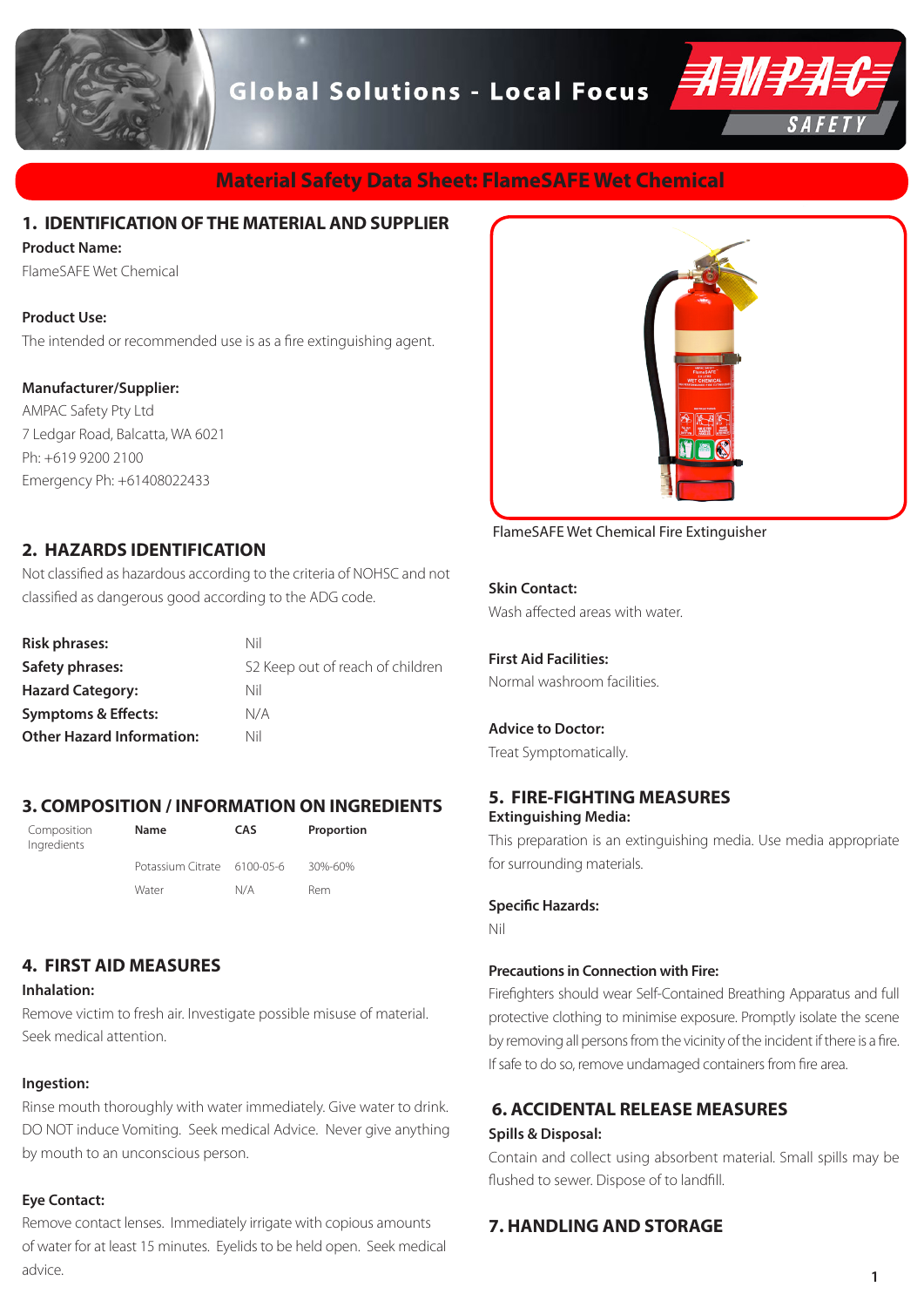# **Global Solutions - Local Focus**



# **Material Safety Data Sheet: FlameSAFE Wet Chemical**

#### **Handling:**

Repeated or prolonged exposure to the concentrate without personal protection should be avoided in order to lessen the possibility of disorders. It is essential that all who come into contact with this material maintain good standards of personal hygiene i.e. washing hands prior to eating, drinking or going to the toilet. Keep container closed and bung in place.

#### **Storage:**

Keep containers closed when not in use and securely sealed and protected against physical damage. Inspect regularly for deficiencies such as damage or leaks.

NOTE: The handling and storage information above applies to FlameSAFE Wet Chemical stored in bulk containers and not when contained in a stored-pressure fire extinguisher. When stored in a stored-pressure fire extinguisher ensure good housekeeping practices and avoid dropping or severe impacts.

## **8. EXPOSURE CONTROLS/PERSONAL PROTECTION Exposure Limits:**

No value assigned for this specific material by the National Occupational Health and Safety Commission (NOHSC). However as with all chemicals, exposure to concentrate should be kept to the least possible levels.

#### **Respiratory Protection:**

Not necessary for the diluted product or when handling concentrate.

**Eye Protection:** Safety glasses.

**Hand Protection:**  Plastic or rubber glasses recommended. Incidental skin contact is not harmful.

**Body Protection:** Not Applicable

**Eng. Controls:** Not Applicable

**Other information:** No Biological Limit Value allocated.

### **9. PHYSICAL AND CHEMICAL PROPERTIES**

**Odour:** Neutral **Boiling Point:** 100°C

**Appearance:** Clear water white low viscosity liquid

| <b>Solubility in Water:</b>            | Completely Soluble |
|----------------------------------------|--------------------|
| <b>Specific Gravity:</b>               | 1.32 @ 25°C        |
| $(H20 = 1)$                            |                    |
| <b>Physical State:</b>                 | Liquid             |
| pH:                                    | 9                  |
| <b>Flash Point:</b>                    | Non Flammable      |
| Flammability:                          | Non Flammable      |
| Flammability Limits LEL: Non Flammable |                    |
| Flammability Limits UEL: Non Flammable |                    |

# **10. STABILITY AND REACTIVITY**

#### **Stability:**

Stable under normal conditions of storage and handling

**Hazardous Polymerization:** 

Will not occur.

**Materials to Avoid:**  Strong oxidizing agents.

#### **Hazardous Decomposition:**  None known.

## **Products Hazardous Reaction:**

Not a fire hazard.

### **11. TOXICOLOGICAL INFORMATION**

**Toxicology Information:** Not available

#### **Inhalation:**

Ingredients are considered non hazardous when used as directed.

#### **Ingestion:**

Not a likely source of exposure, however, concentrate may cause irritation to mouth throat and gastro-intestinal tract. Potential symptoms include nausea, diarrhoea, abdominal pain and vomiting.

## **Skin:**

May cause skin irritation, which can result in redness, itchiness, swelling and possibly lead to dermatitis. Continual exposure to dilute solutions will cause loss of natural skin oils, and drying of skin.